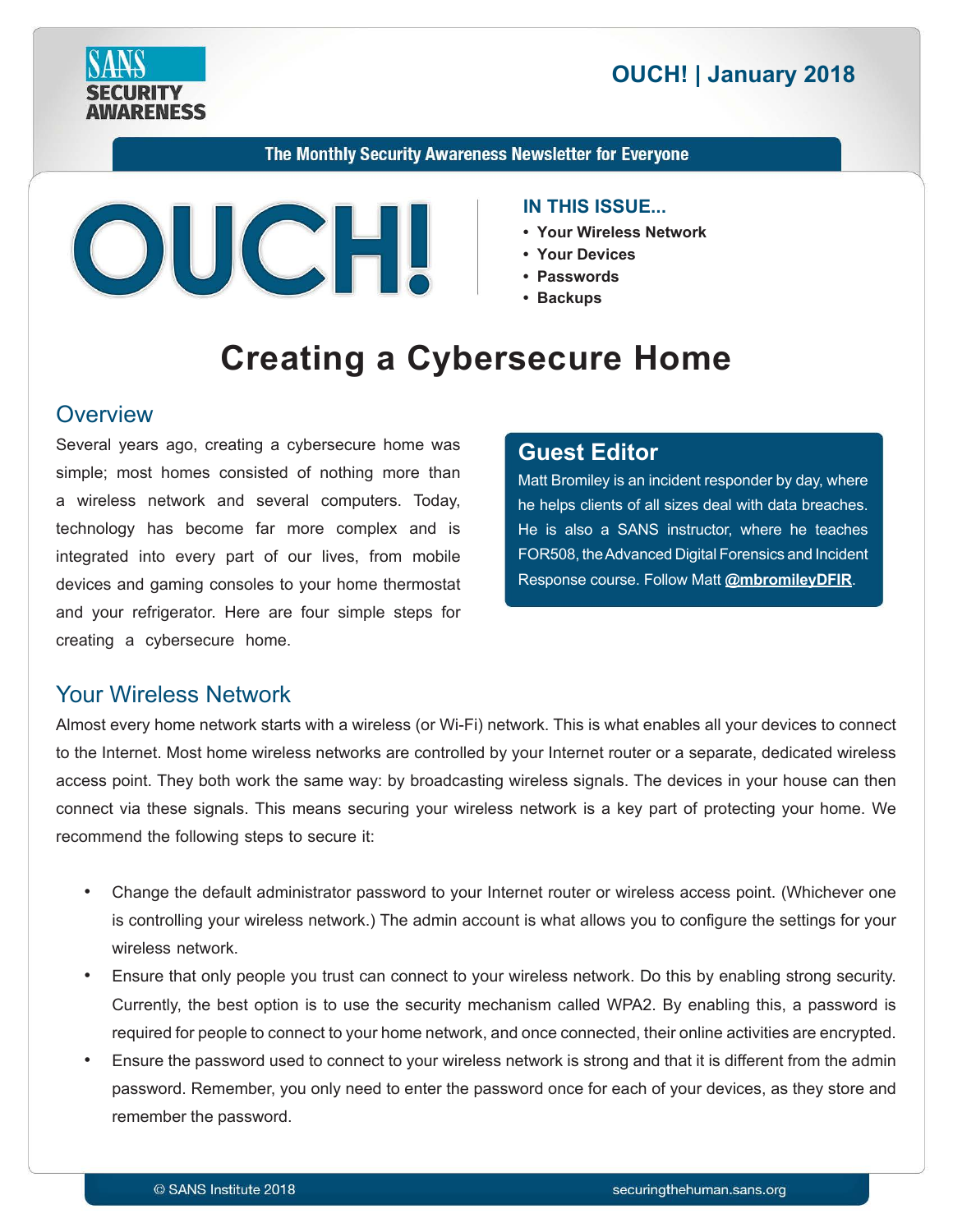# **2018 | OUCH! | January 2018**



### **Creating a Cybersecure Home**

Many wireless networks support what is called a Guest Network. This allows visitors to connect to the Internet, but protects your home network, as they cannot connect to any of the other devices on your home network. If you add a guest network, be sure to enable WPA2 and a unique password for the network.

Not sure how to do these steps? Ask your Internet Service Provider or check their website, check the documentation that came with your Internet router or wireless access point, or refer to their respective website.

#### **Your Devices**

The next step is knowing what devices are connected to your wireless home network and making sure all of those devices are secure. This used to be simple when



**Follow these four simple steps to creating** *a cyber secure home: secure your Wi-Fi network, enable automatic updating, use unique passphrases, and enable backups.* 

you had just a computer or two. However, almost anything can connect to your home network today, including your smartphones, TVs, gaming consoles, baby monitors, speakers, or perhaps even your car. Once you have identified all the devices on your home network, ensure that each one of them is secure. The best way to do this is ensure you have automatic updating enabled on them wherever possible. Cyber attackers are constantly finding new weaknesses in different devices and operating systems. By enabling automatic updates, your computer and devices are always running the most current software, which makes them much harder for anyone to hack into.

#### Passwords

The next step is to use a strong, unique password for each of your devices and online accounts. The key words here are strong and unique. Tired of complex passwords that are hard to remember and difficult to type? So are we. Use a passphrase instead. This is a type of password that uses a series of words that is easy to remember, such as "Where is my coffee?" or "sunshine-doughnuts-happy-lost". The longer your passphrase is, the stronger. A unique password means using a different password for each device and online account. This way, if one password is compromised, all your other accounts and devices are still safe. Can't remember all those strong, unique passwords? Don't worry, neither can we. That is why we recommend you use a password manager, which is a special security program that securely stores all your passwords for you in an encrypted, virtual safe.